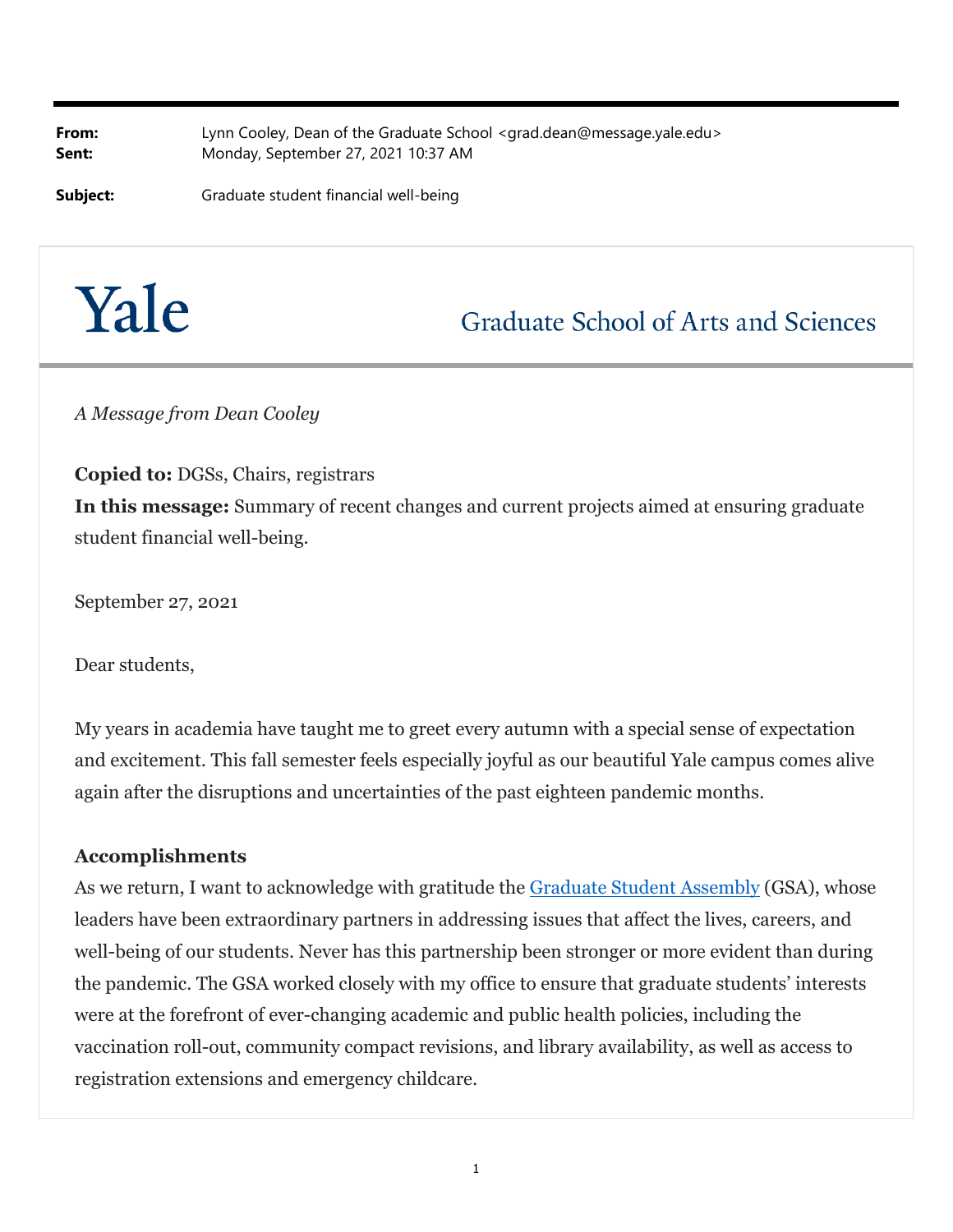Your GSA representatives continued to advance a broad platform of non-COVID initiatives as well, including the completion of multi-year negotiations – along with the GPSS – with Delta Dental to offer improved dental insurance coverage with increased services and no waiting period and the ongoing development and formalization of department-specific advising guidelines for each GSAS program.

### **Next priorities**

I am delighted to be able to continue this important work as we start this new academic year. To let you know some of what we are working on, here are three high-priority projects focused on the financial well-being of graduate students.

## **Undertake a Cost-of-Living Analysis**

- o We have heard anecdotally that the cost of living for graduate students in New Haven has risen significantly in recent years, but in order to make a case for any systematic adjustment to PhD student stipends, we need comprehensive supporting data and analysis.
- **Increase the Family Support Subsidy** for PhD students who are parents
	- o As childcare costs increase, student parents face additional challenges to their academic success that should be addressed.
- **Expand the Dean's Emergency Fund** to include medical leave hardship awards
	- o Medical crises can impact students very differently depending on the resources and family support available to them, with resulting differences in academic repercussions.
	- o For students with few resources, modest medical leave hardship awards could make a necessary medical leave of absence financially possible, ensuring the student's place in their academic program.

These are ambitious goals that will require time and significant human and financial capital to accomplish. I invite you to join me and my GSA partners as we work towards securing the support students need to thrive in their graduate studies.

Wishing you a safe and successful year,